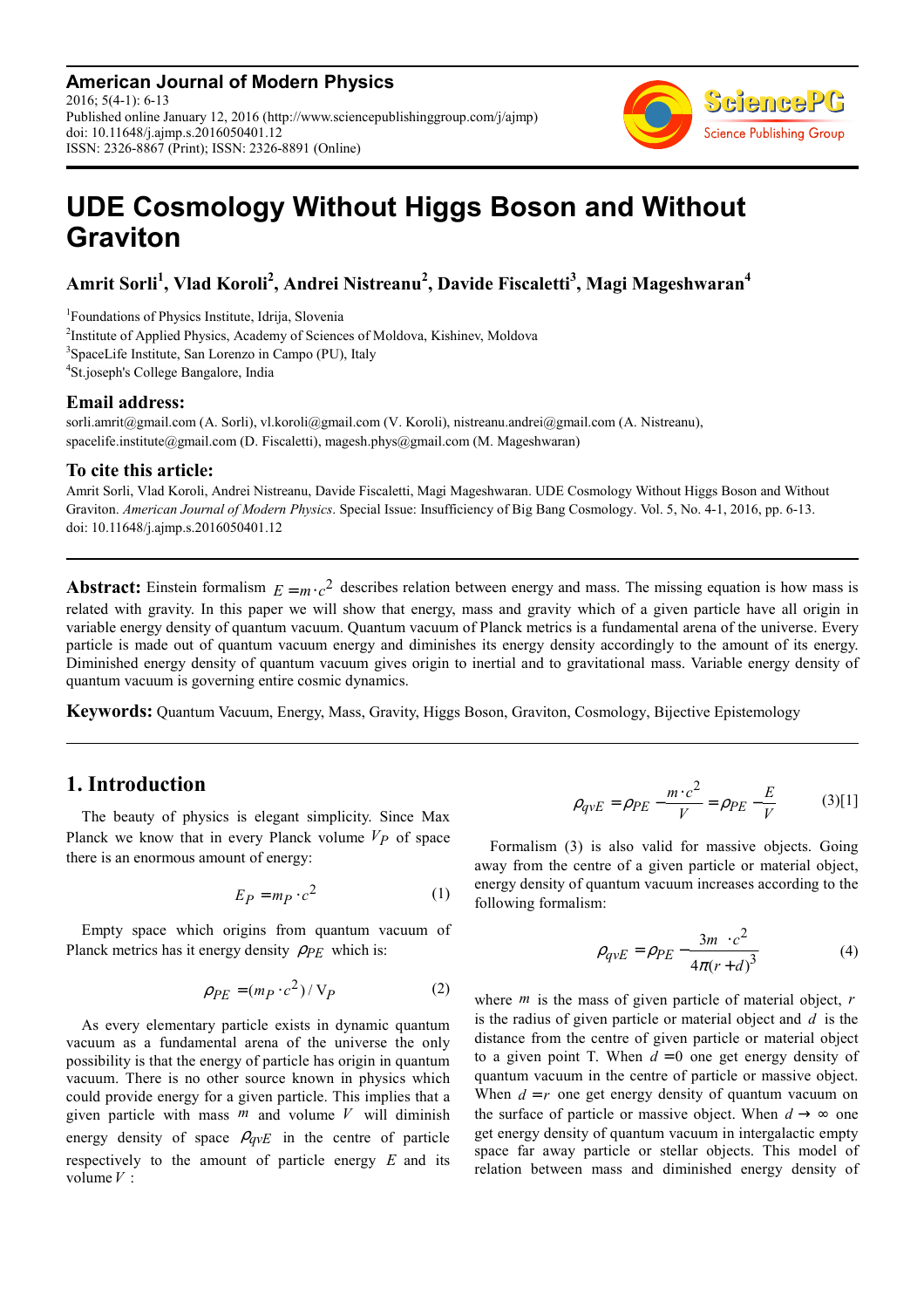quantum vacuum is valid from the scale of elementary particles, to the scale of a black hole. Out of formalism (3) we can calculate mass *m* of a given elementary particle:

$$
m = \frac{(\rho_{PE} - \rho_{qvE}) \cdot V}{c^2} \tag{5}
$$

Considering that  $(\rho_{PE} - \rho_{qvE}) \cdot V$  is the energy *E* of a given particle we get out of formalism (5) known Einstein's formula  $E = m \cdot c^2$ . Formalism (5) shows with an elegant simplicity how are related energy and mass of a given particle with diminished energy density of quantum vacuum. For mass-less particle diminishing of energy density of quantum vacuum  $\rho_{qvE}$  in the area of a particle is flowing:

$$
\rho_{qvE} = \rho_{EP} - \frac{E}{V_P} \tag{6}
$$

where  $\rho_{PE}$  is Planck energy density,  $E$  is energy of the mass-less particle and *VP* is Planck volume.

Equation (5) is valid also for massive bodies. On the basis of Newton formula for gravity we will get out of equation (5) formalism which will describe how diminished energy density of quantum vacuum of two massive bodies generates gravity:

$$
F_g = \frac{(\rho_{PE} - \rho_{lqvE}) \cdot (\rho_{PE} - \rho_{2qvE}) \cdot V_1 \cdot V_2 \cdot G}{r^2 c^4} \tag{7}
$$

## **2. Energy, Mass, Gravity Theory – EMG Theory**

In the formalism (5) is expressed relation between energy and mass and diminished energy density of quantum vacuum. In formalism (7) is expressed relation of gravity force between two massive particles or two massive bodies which has origin in diminished energy density of quantum vacuum. Formalisms (5) and (7) confirm that energy, mass and gravity have the same origin in diminished energy density of quantum vacuum. This is so called Energy-Mass-Gravity Theory (EMG Theory) which units the concepts of energy, mass and gravity. EMG Theory is expressed in following equation:

$$
E = m \cdot c^2 = \Delta E_{qv} = (\rho_{PE} - \rho_{qvE}) \cdot V \tag{8}
$$

where energy *E* of a given particle is made out of quantum vacuum energy  $\Delta E_{qv}$  which diminishes Planck energy density  $\rho_{PE}$  of quantum vacuum in centre of a given particle or massive object with volume *V* respectively to amount of its energy *E* .

Energy and mass of relativistic particle in relation with diminished energy ∆*Eqv* of quantum vacuum is derived from the formalism (8) and expressed in formalism (9):

$$
E = \gamma \cdot m \cdot c^2 = \gamma \cdot \Delta E_{qv} = \gamma \cdot (\rho_{PE} - \rho_{qvE}) \cdot V \tag{9}
$$

where  $\gamma$  is a Lorentz factor.

Diminished energy density of quantum vacuum in the centre of a given particle or massive object causes "quantum vacuum pressure" (see figure 1) which gives origin to inertial mass (see figure 1) and to gravitational mass (see figure 2).



*Figure 1. Inertial mass.*



*Figure 2. Gravitional mass.* 

Outer quantum vacuum has higher energy density as a quantum vacuum inside the particle or massive object. This "quantum vacuum pressure" generates inertial mass of a given particle or massive object. When two particles or massive bodies create an area of quantum vacuum with diminished energy density this causes that outer quantum vacuum with higher energy density is pushing towards the area with lower energy density. Area with diminished energy density of quantum vacuum always "follows" a given particle and gives it inertial and gravitational mass. A given particle and area of diminished energy density of quantum vacuum in which particle exists are inseparable.

Standard model shouldn't approach a given particle without quantum vacuum in which particle exists. Idea of  $20<sup>th</sup>$  century physics that particles and fields can exist in an "empty space" deprived of physical properties is against Max Planck energy density model of universal space  $\rho_{PF}$  and has hindered development of physics for a century. Einstein himself was against the idea that space could exist without having physical properties: "To deny the ether is ultimately to assume that empty space has no physical qualities whatever. The fundamental facts of mechanics do not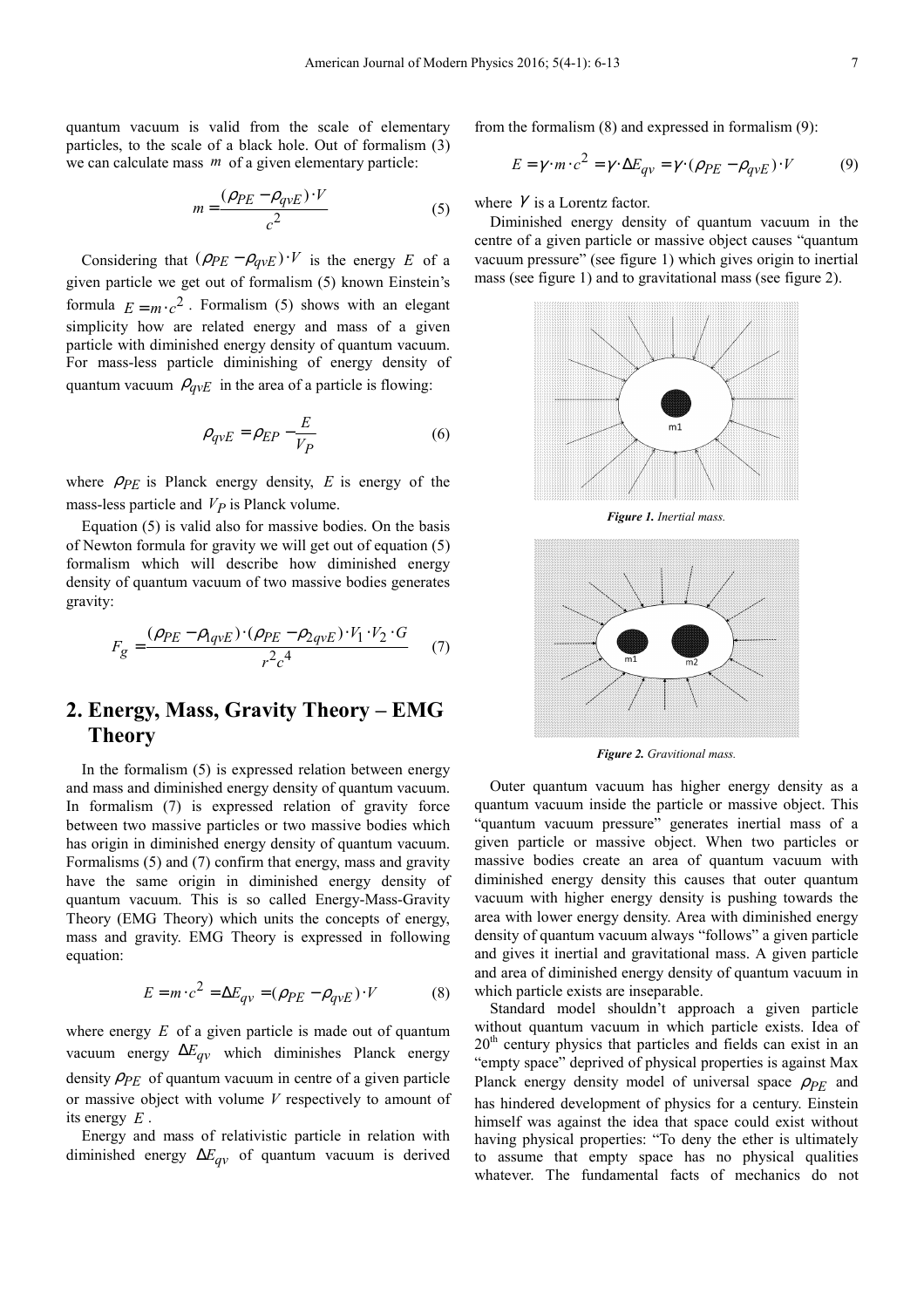harmonize with this view. For the mechanical behaviour of a corporeal system hovering freely in empty space depends not only on relative positions (distances) and relative velocities, but also on its state of rotation, which physically may be taken as a characteristic not appertaining to the system in itself. In order to be able to look upon the rotation of the system, at least formally, as something real, Newton objectivises space. Since he classes his absolute space together with real things, for him rotation relative to an absolute space is also something real. Newton might no less well have called his absolute space "Ether"; what is essential is merely that besides observable objects, another thing, which is not perceptible, must be looked upon as real, to enable acceleration or rotation to be looked upon as something real" [2].

In EMG Theory Higgs field's function is carried directly by variable energy density of quantum vacuum. Also gravitational field's function is carried directly by the variable energy density of quantum vacuum. EMG Theory does not require existence of hypothetical graviton and gravitational waves. Research of last decades confirms nonexistence of gravitational waves [3]. Few other papers expose "weakness" of Higgs mechanism and weakness of the idea that Higgs boson has its own mass [4], [5]. Recent paper reports in mathematical model of Higgs mechanism are contradictions: "The quite large numbers of contradictions of the Higgs boson theory which are described in this work make a basis for the expectation that this theory will be abandoned" [6].

In EMG Theory Higgs boson is not more that a characteristic flux of quantum vacuum energy released by collision of two protons. Higgs boson does not prove existence of Higgs field, it proves only that by the collision of two protons is released energy of quantum vacuum in amount of 125 GeV/c2 which after its life time of  $10^{-22}$ seconds is turning back into quantum vacuum via some fermions which have a life time of  $2.9 \cdot 10^{z-13}$  seconds [7].

Here is an official presentation of the idea of Higgs field appearance in the universe: "Just after the big bang, the Higgs field was zero, but as the universe cooled and the temperature fell below a critical value, the field grew spontaneously so that any particle interacting with it acquired a mass. The more a particle interacts with this field, the heavier it is. Particles like the photon that do not interact with it are left with no mass at all. Like all fundamental fields, the Higgs field has an associated particle – the Higgs boson. The Higgs boson is the visible manifestation of the Higgs field, rather like a wave at the surface of the sea" [8]. Introduction of Higgs field opens more questions in physics that it gives answers. The unanswered questions are: Which is the mechanism that builds Higgs field and out of what? How can Higgs boson which is artificially made particle and does not exist in the universe builds Higgs field? Why Higgs field does not interact with a photon which has its own energy *E* as any other elementary particle? How Higgs field and gravitational field are related? EMG Theory does not open these questions. In EMG Theory energy, mass and gravity (from the scale of photon to the scale of stellar object) have all origin in variable energy density of quantum vacuum of Planck metrics.

## **3. Bijective Epistemology, Higgs Boson and Higgs Field**

In 1935 Einstein, Podolski and Rosen (EPR) introduced a famous argument—directed to prove the incompleteness of quantum mechanics—that was based on the assumption of two fundamental starting-points: Einstein's definition of completeness of a theory and the criterion of physical reality. According to Einstein's definition of completeness of a physical theory, a theory can be considered complete if every element of physical theory has a counterpart in the physical reality [9].

In mathematics, bijective function or one-to-one correspondence is a function between the elements of two sets, where every element of one set is paired with exactly one element of the other set, and every element of the other set is paired with exactly one element of the first set.



*Figure 3. Bijective function.*

$$
f: X \to Y \tag{10}
$$

where set X is  $\{1, 2, 3, 4\}$  and set Y is  $\{A, B, C, D\}$ . For example,  $f(1) = D$ .

EMG Theory is accordingly to the Einstein idea on completeness of a physical theory based on bijective function. Every element in the universe set *X* corresponds exactly to the one element in the model of the universe set *Y* . An observer in physical universe perceives five fundamental elements: space, energy, matter, changes and time. In order to build an adequate fundamental model of the universe, the observer uses a bijective function of the set theory, where each observed element in the universe set *X* corresponds exactly to one element in the model of the universe set *Y* :

$$
X: \{O_X, C_X, T_X, M_X, E_X, S_X\}
$$

$$
Y: \{O_Y, C_Y, T_Y, M_Y, E_Y, S_Y\}
$$

 $O_X$  - observer (which observes other 5 elements),  $C_X$  -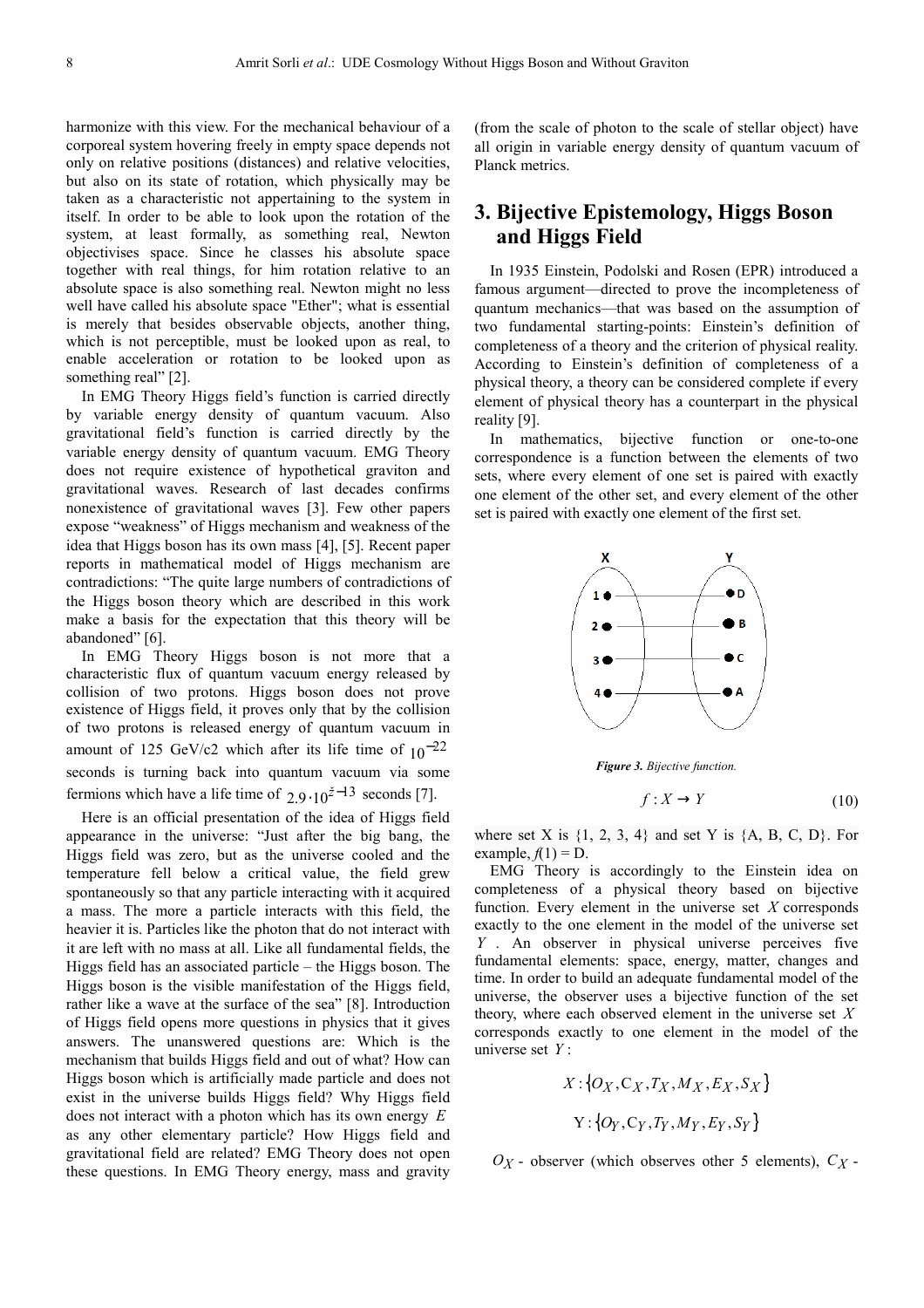change,  $T_X$  - time,  $M_X$  - matter,  $E_X$  - energy,  $S_X$  - space

 $O_Y$  - model of the observer,  $C_Y$  - model of change,  $T_Y$  model of time, *MY* - model of matter, *EY* - model of energy, *Y S* - model of space.

Element of matter  $M_X$ , element of space  $S_X$  and element of energy  $E_X$  in the universe set  $\chi$  can be considered as elements of the subset *EX* (Energy subset of the universe set  $\chi$ ). Element of matter  $M_Y$ , element of space  $S_Y$  and element of energy  $E_Y$  in the model set  $Y$  are elements of the subset *EY* (Energy subset of the model set *Y* ). In the Universe set *X* we have four fundamental elements. In the model set  $\gamma$  we also have four fundamental elements:

$$
X: \{O_X, C_X, T_X, \{EX\}\}\
$$
  
\n
$$
Y: \{O_Y, C_Y, T_Y, \{EY\}\}\
$$
  
\n
$$
EX: \{E_X, S_X, M_X\}\
$$
  
\n
$$
EY: \{E_Y, S_Y, M_Y\}\
$$
  
\n
$$
(9)
$$

Theoretically predicted Higgs field *Hf* is supposed to carry mass of elementary particles. Accordingly to the bijectve epistemology Higgs field *Hf* is an element of energy subset of the model set *EY* :

 $EY$  : {*Hf*  $_Y$  }

Higgs boson *Hb* physical existence is created by collision of two protons and has no existence apart of this collision. That's why Higgs boson *Hb* cannot be considered as an element of energy subset of universe set *EX* . Nonexistence of Higgs boson *Hb* in physical universe confirms that bijective function between Higgs boson *Hb* and Higgs field *Hf* is not valid:

$$
f: Hb_X \to Hf_Y \tag{11}
$$

Invalidity of formalism (11) confirms between Higgs boson *Hb* and Higgs field *Hf* there is no bijective function. That's why Higgs boson does not prove existence of Higgs field. For example proton in the subset universe *EX* and proton's model in the subset model of the universe *EY* are related by bijective function:

$$
f: p_X \to p_Y \tag{12}
$$

Proton  $p<sub>X</sub>$  in the universe confirms existence of proton  $p_Y$  in the model.

## **4. Quantum Vacuum and Relative Speed of Clocks**

Our recent research confirms [1] that curvature in space-

time in general relativity is a mathematical expression of energy density of quantum vacuum. More space is curved less dense is quantum vacuum and slower is rate of clocks. In a fast airplane clocks run slower because kinetic energy of the airplane is additionally diminishing energy density of quantum vacuum as it can be seen in formalisms below:

$$
\rho_{qvE} = \rho_{PE} - \frac{m \cdot (c^2 + 0.5v^2)}{V}
$$
 (13)[10]

where  $m$  is the mass of airplane, where  $\nu$  is the speed of airplane and  $V$  is its volume. Formalism  $(3)$  describes energy density of quantum vacuum of a non moving airplane and formalism (13) represents energy density of quantum vacuum of moving airplane. Kinetic energy of airplane is energy of quantum vacuum. Formalism (13) shows that origin of kinetic energy is energy of quantum vacuum which is additionally concentrated in a moving massive body. When a massive object is stooped by a barrier and its velocity becomes zero, kinetic energy is transforming into heat and light.

Variable energy density of quantum vacuum is origin of "relative velocity of material changes" in special relativity (SR) as well as in general relativity (GR): "In the GPS system the satellite clocks run slower because of SR effect for 7microseconds a day, and because of GR effect they run faster for 45 microseconds a day. The combination of these two relativistic effects means that the clocks on-board each satellite should tick faster than identical clocks on the ground by about 38 microseconds per day (45-7=38)! This looks small, but the high precision required from the GPS system means that nanosecond accuracy is necessary, and 38 microseconds is 38,000 nanoseconds [11]. SR relativistic effect in GPS has origin in diminished energy density of quantum vacuum. GR effect has origin in increased energy density of quantum vacuum.

## **5. Orbital Time Diminishing by Binary Stars and Immediacy of Gravity**

In 1974, the American physicist J. H. Taylor, along with his research group, observed a binary neutron star called PSR 19.16 +16. They noticed that the rotational speed of binary stars around their axes diminishes over time [12]. This is a fascinating observation and result, yet their interpretation of the data is questionable. They attributed the decrease of rotational speed to a reduction of the binary stars' masses. We consider this interpretation is valuable, however the reduced masses were considered to be due to gravitational radiation which requires existence of gravitational waves. Research of last decades confirms nonexistence of gravitational waves [3].

We have another explanation for mass diminishing: of binary stars. Mass of binary stars is diminishing energy density of quantum vacuum in the centre of binary stars to the value which is below minimal value required for stability of elementary particles. This causes that matter of binary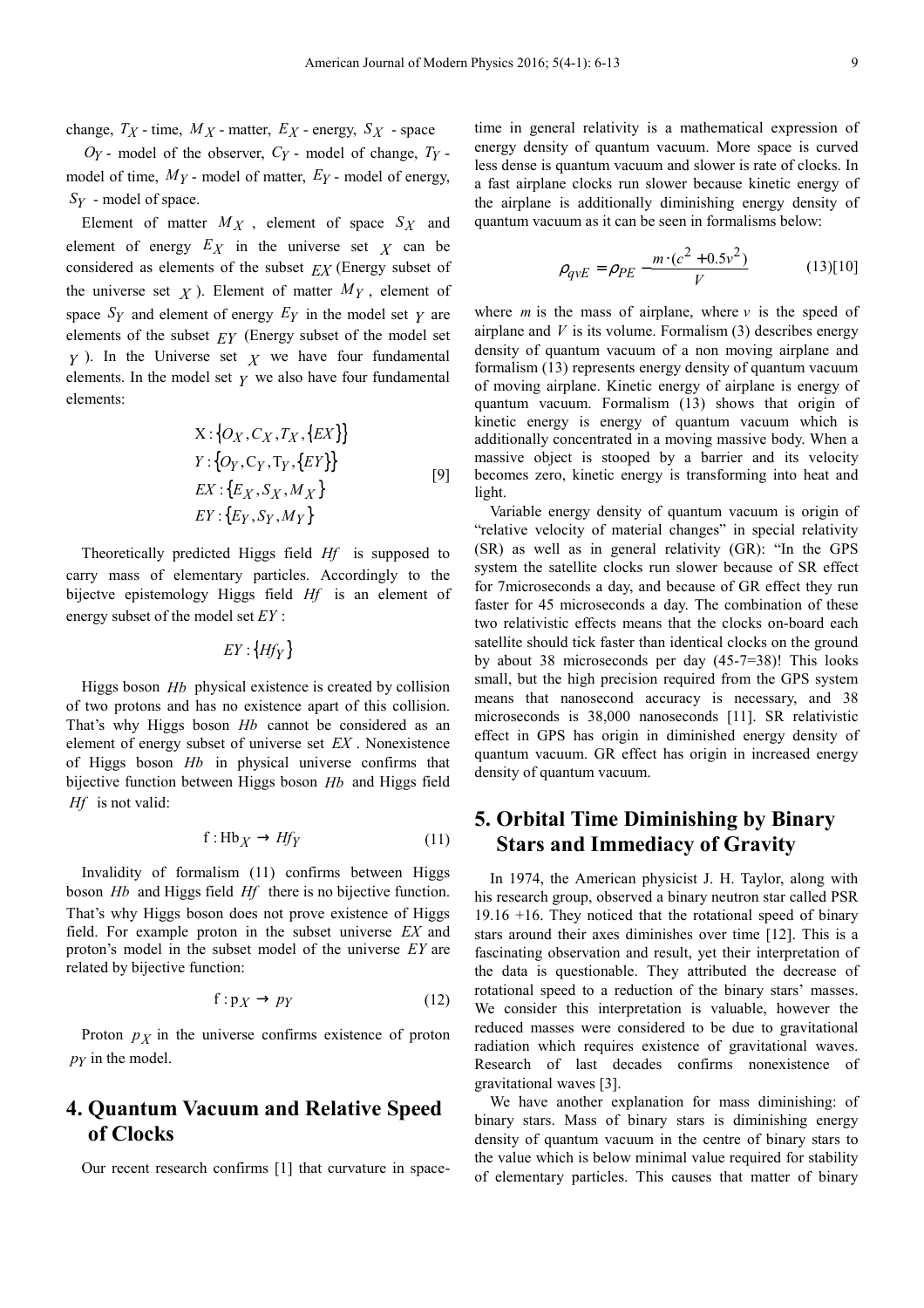stars transform in energy of quantum vacuum. Similar process occurs in the centre of a black hole and is a part of permanent energy circulation in the universe [13].

In cosmological model Universe in Dynamic Equilibrium (UDE), universe is a non created system in a permanent dynamic equilibrium. UDE model preserves the ancient wisdom of snake Auroborus which eats her own tail:



*Figure 4. Auroborus which represents cosmological UDE model.* 

In UDE model the sum of energy in a given volume of universal space is constant:

#### $E_{matter} + E_{dark, energy} + E_{dark, matter} + E_{electromagnetic} = K$  (13)

Our research confirms that missing dark energy of the universe is energy of quantum vacuum itself [1]. Other research confirms neutrino has measurable mass [14] which means dark matter energy has its source in neutrino. In the universe these energies in equation (13) are in continuous transformation, their sum in a given volume of universal space is constant. Einstein's formalism  $E = m \cdot c^2$  describes transformation of matter which is structured energy of quantum vacuum in electromagnetic energy which is a wave of quantum vacuum.

Idea of Standard model that mass and gravity are carried by particles is an attempt which has brought more questions that it has given answers. We find this attempt needs to be revised from the point of bijective epistemology: the phenomenon of "particle" in physics is related to the phenomena of "motion" and "time". Particles move in space and their motion has a certain numerical order which is time. In Newton formalism of gravity there is no symbol of time t because gravity is an immediate phenomenon which has no numerical order. Gravity cannot be transported by some particle which propagates with the light speed as is supposed for hypothetical graviton. Gravity and mass are immediate phenomena which have origin in the symmetry between energy of a given particle or massive body and diminished energy density of quantum vacuum. This fundamental symmetry of the universe is valid from the scale of massive particle to the scale of a given stellar object.

# **6. Evolution of Life as a Consistent Part of Universal Dynamics**

Increasing of entropy in observable universe is only a part of cosmic dynamics and does not govern universe which as a whole has no entropy; it is a system which renovates itself continuously [13]. In such an universe evolution of life is understood as a continuous process of entropy diminishing which run in entire universe. It seems that in entire universe matter has tendency to develop in life and further in intelligent organisms.

In today physics homogeneity of the universal space is generally accepted. This means that universal space has the same physical properties on the large scale. Physical homogeneity of space means that physical properties which define circumstances for development of life are the same in entire universe. Physical homogeneity includes also biological homogeneity which means that evolution of life on the planet earth could be part of an universal process happening in entire universe; development of life could be a consistent part of cosmic dynamics.

Basic organic elements for development of life have been discovered in entire universal space [15]. This means that entire universal space is in the phase of "chemical evolution" which has been developed further in biological evolution on the planets similar to the Earth. NASA discovers planets similar to our planet Earth [16]. We cannot a-priory reject possibility that also some other civilizations are present on other planets of this vast universe.

Science in order to serve humanity needs to develop "cosmic approach" where every process that occurs on the planet Earth is examined as an universal process which is happening in the universe. Anthropocentrism and egocentrism belong to the  $20<sup>th</sup>$  century science and should be left behind. We are living primarily in the universe, secondarily on planet Earth and our thinking in today science should follow this fact.

## **7. Bijective Epistemology of Four Forces Unification**

In EMG Theory strong force and weak force are carried by particles which have a mass. Photon is a wave of quantum vacuum. Because of this light has the same speed regardless to the motion of inertial systems. When we are moving to the source frequency of light is increasing. When we move away from the source frequency of light is diminishing. Light speed remains unchanged. Accordingly to bijective epistemology photon is not "particle" because it has no mass which is characteristic only for particles. In photoelectric effect photon as a wave of quantum vacuum can also hit a single electron. There is no need to imagine photon as a particle in order photon could hit an electron.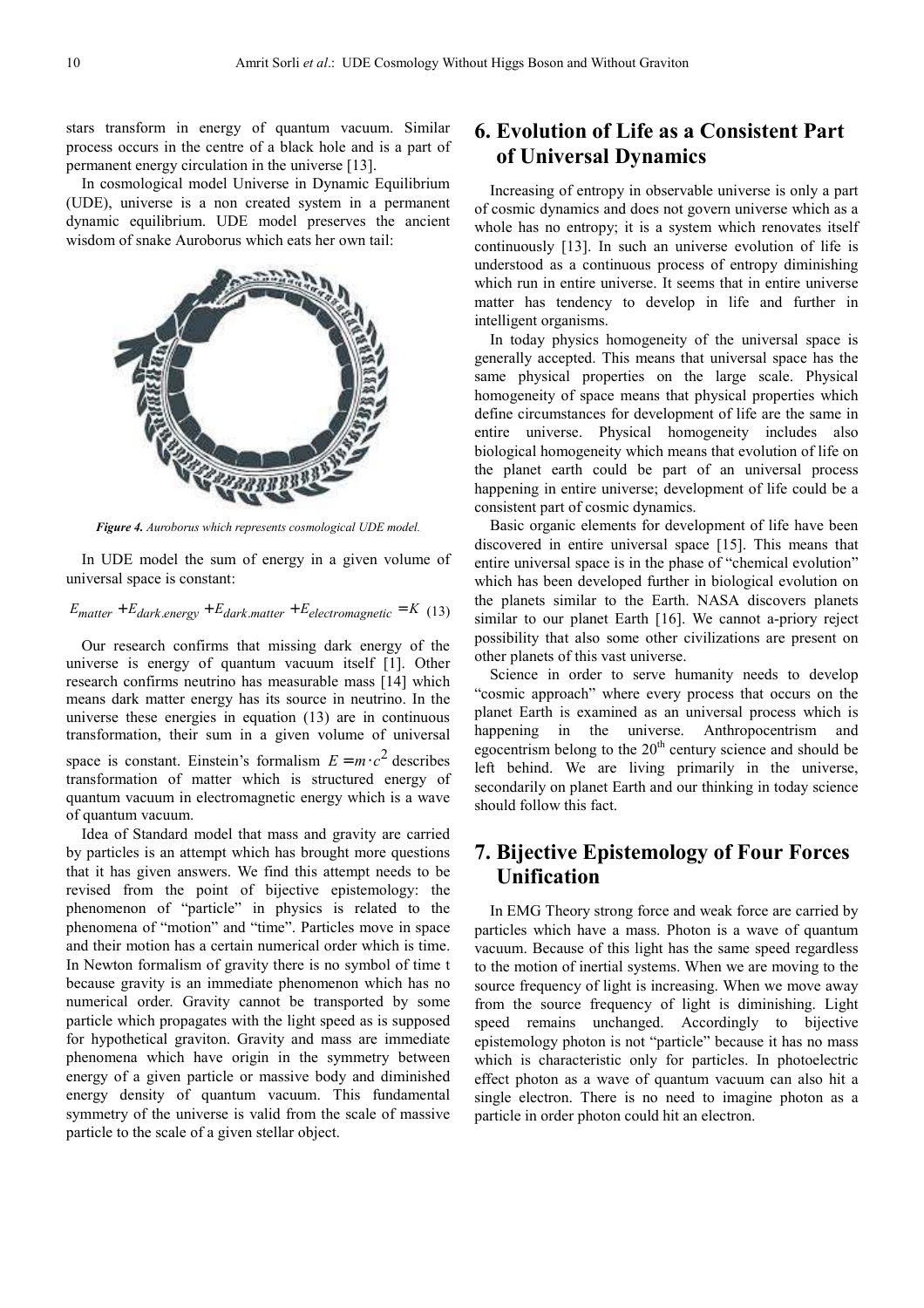

*Figure 5. Photon as a wave of quantum vacuum by photoelectric effect.* 

EMF Theory offers elegant explanation of double slit experiment: every massive particle when moving in quantum vacuum also creates a wave of quantum vacuum. When we send electrons only through the upper slit, the waves of quantum vacuum created by electrons motion will also move through the down slit and this will create characteristic interference pattern.



*Figure 6. Quantum vacuum waves by double slit experiment.* 

In EMG Theory particle and wave are always together. Accordingly to bijective epistemology we cannot approach a given particle separately from the wave of quantum vacuum which is created by particle motion.

EMG Theory is development of Einstein's idea of "United field theory".



*Figure 7. EMG Theory as "United field theory".*

According to EMG Theory quantum vacuum is the

fundamental energy field of the universe. Massive particles are different structures of quantum vacuum; photon is a wave of quantum vacuum. In EMG Theory phenomena of mass and gravity does not require existence of particles. Inertial mass and gravitational mass have origin in variable energy density of quantum vacuum.

## **8. Enlargement of Scientific Paradigm in Physics**

In  $20<sup>th</sup>$  century paradigm in physics was accepted that a given phenomena exists when we can detect it with instruments and measure it. Physics of  $20<sup>th</sup>$  century statement was that what cannot be measured has no attribute to be considered "real phenomena". Observer in physics cannot be measured with instruments; however his existence is not disputable. Observer plays important role in physics. For example his measurement of fundamental time which is numerical order of changes running in quantum vacuum gives origin to "duration" of given phenomena which is emergent time. Without measurement of the observer there is no duration [17].

Observer as a consistent part of the universe requires enlargement of paradigm in physics in a sense that not only what can be measured but also what can be experienced is "real phenomena". Every physicist is experiencing the observer in his daily work. Observer is watching the mind building a mathematical model about given physical phenomena under examination. Observer is watching experiment and obtained experimental data which will prove or disprove mathematical model. Recent research shows that origin of the observer reaches beyond human mind and has origin in the Being (consciousness). In every human observation is a function of the Being [18]. In every physicist on the globe regardless nationality, religion and race, the same Being is functioning as the observer. From this point of view physics can have an important role in building intercultural dialog between different cultures.

In UDE cosmological model physical universe is governed by "mathematical universe", a non local phenomenon which pervades entire universe. Original idea of mathematical universe belongs to Max Tegmark [19]. Phenomena in the universe we can divide in two basic groups: nonlocal phenomena and local phenomena. Non local phenomena which are observer and mathematical universe are timeless, local phenomena which are quantum vacuum, photon, elementary particles and massive objects are temporal: they have certain numerical order. For example motion of photon as a wave of quantum vacuum has a certain numerical order which is fundamental time.

In UDE cosmological model quantum entanglement is a non local phenomenon in which mathematical universe plays a role of direct information medium between entangled particles. In mathematical universe information transfer is immediate, in quantum vacuum information moves with a light speed.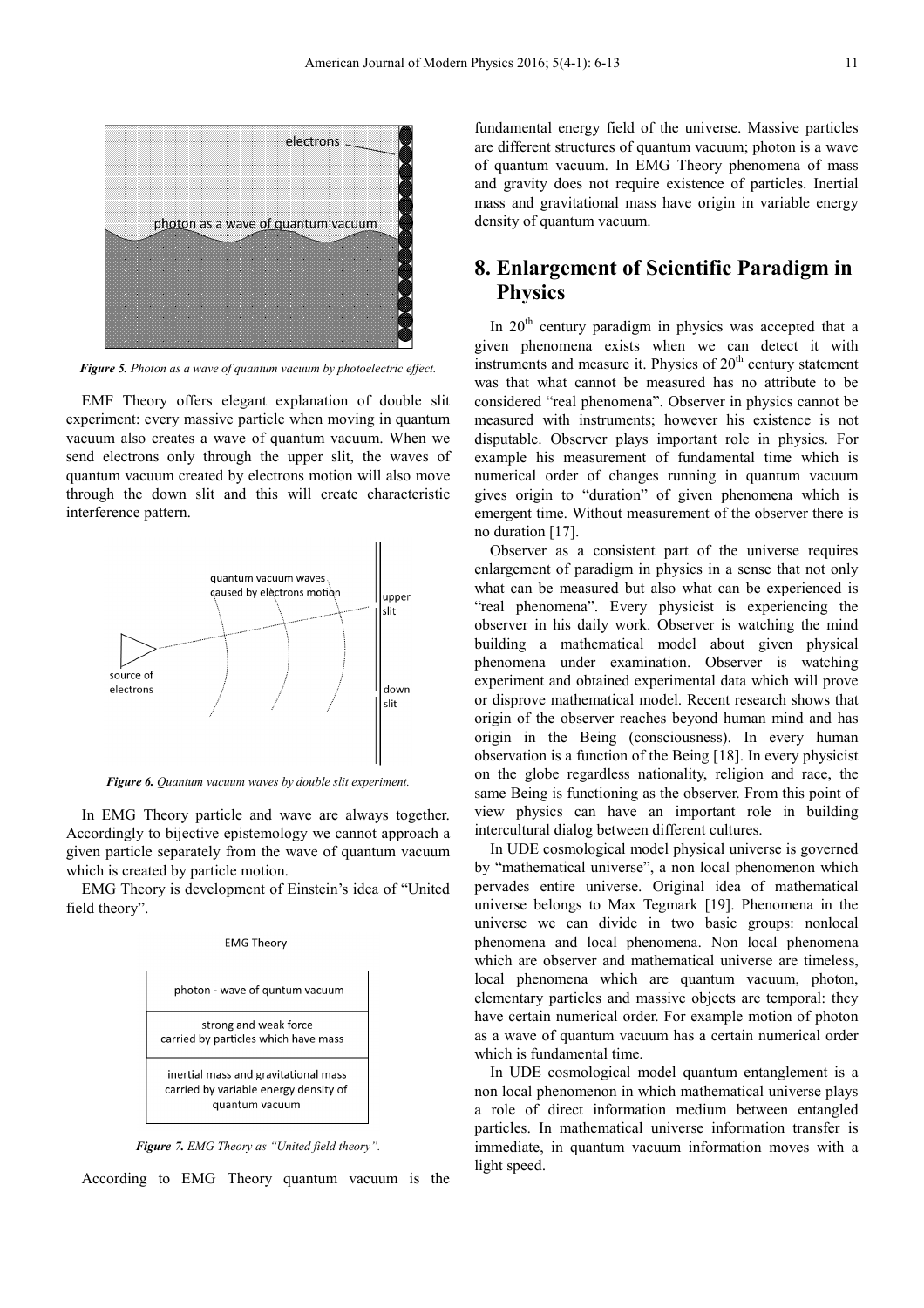| observer - non local and<br>timeless | mathematical universe<br>- non local and<br>timeless |
|--------------------------------------|------------------------------------------------------|
| quantum vacuum -                     | photon -                                             |
| local and temporal                   | local and temporal                                   |
| elementary particles -               | massive bodies -                                     |
| locan and temporal                   | local and temporal                                   |

*Figure 8. Structure of the universe.* 

In UDE model observer and mathematical universe have not necessary basis in "energy" in known sense of this world. In physics observer and mathematical universe are not types of energy which could be expressed with formalism  $E = m \cdot c^2$ . They are not "matter", they are not "energy"; they are something else. Today's physics is based upon a bivalent logic: a given phenomenon can be A (matter) or B (energy). Trivalent logic, which was developed in the last century by Polish mathematician Jan Lukasiewicz, permits that a thing can be A, B or even C. The observer and the mathematical universe are phenomena referred to as "C" in trivalent logic. How observer and mathematical universe act on ordinary energy and matter remains an open question. On the basis of our research results we propose a following model:



*Figure 9. Acting of non local phenomena upon local phenomena.*

In physics we are not inventing physical laws which govern particles and massive bodies behaviour. We are discovering these laws by entering with our minds into the realm of mathematical universe. The purest is our mind the more refine laws we will discover. The purity of scientific mind is empowered by the observer which has no identification with the mind. He sees mathematical models which describe this universe floating in the pure space of his inner vision which is the source of true inspiration in physics. He clearly distinguishes between models of the world and physical phenomena described by these models. One of the difficulties of today physics is that physicists think about physical phenomena in forms of mathematical models. Often they do not distinguish between the phenomenon under examination and its mathematical model. Space-time is a classical example. We have been thinking in physics for a century that space-time model has a counterpart in physical universe where we have three spatial dimensions and one temporal dimension. This misconception was a main trouble in unification of quantum mechanics and General Theory of Relativity. Result of our research group confirms that time is not 4<sup>th</sup> physical dimension of space in which physical phenomena occur [13]. Solution for unification of quantum mechanics and General Theory of Relativity is the insight that particles and stellar objects both move in quantum vacuum where time is only a mathematical parameter of their motion.

# **9. Quantum Vacuum as a Super-Fluid and Antigravity**

An adequate imagination based on bijective epistemology is a driving force of new discoveries in physics and technology. In General Relativity (GR) we imagine gravity as a curvature of space. In GR gravity is "geometrized". More space is curved stronger is gravity. We imagine this geometrized gravity model in figure below:



*Figure 10. Geometrized gravity.* 

Our research confirms that geometry of space in GR is a mathematical model describing density of quantum vacuum. More space is curved, less dense in quantum vacuum [1]. Calculation shows that in centre of black hole density of quantum vacuum is smaller than in intergalactic space only for an infinitesimally small value [13]. A technical device which would increase minimally density of quantum vacuum could move in a direction opposite to gravity. Imagining quantum vacuum as a super-fluid medium [20] there is a possibility that we can build antigravity device which will be able to increase and to decrease density of quantum vacuum. When a device in the figure below will turn clockwise, density of quantum vacuum in device could diminish. When the device will turn in opposite direction, density of quantum vacuum in device could increase, device will move in direction opposite to the direction of gravity.